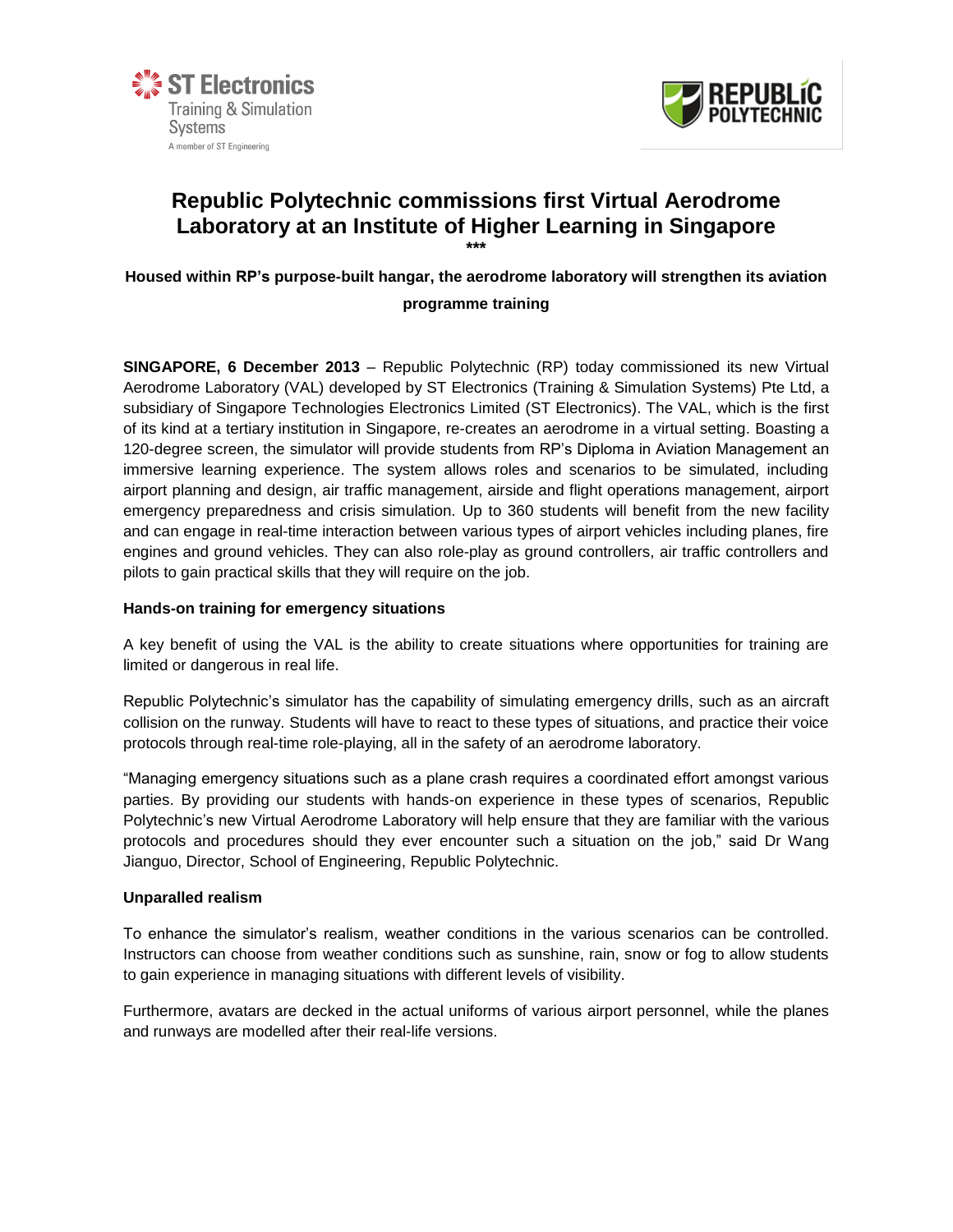



#### **Fostering closer collaboration**

Republic Polytechnic and ST Electronics (Training & Simulation Systems) have signed a Cooperation Agreement which will open up collaboration opportunities, including further development of the VAL and creating internship and industry project opportunities for RP students. ST Electronics (Training & Simulation Systems) will also support student learning with activities such as industry talks and training workshops.

"With ST Electronics' assistance, RP's aerospace students now have the opportunity to simulate the day-to-day operations of a Traffic Control Tower in the lab. They will encounter the same work environment pressure and problems in running a real-life tower and they will have to find appropriate and adequate solutions. We are confident that the laboratory will complement our Problem-Based Learning pedagogy and further enhance our students' industry readiness," noted Mr Yeo Li Pheow, Principal/CEO, Republic Polytechnic.

"ST Electronics (Training & Simulation Systems) is pleased to collaborate with Republic Polytechnic in implementing Singapore's first Virtual Aerodrome Laboratory in an institute of higher learning. The VAL will simulate a realistic environment for students to foster practical skills in aviation management." said Jeremy Foo, Senior Vice President / General Manager of ST Electronics (Training & Simulation Systems).

The Virtual Aerodrome Laboratory is housed within RP's hangar called The ARCH (The Aerospace Hub), which was opened in October 2012. With a built up space of 1,500 square metres, the hangar has all the facilities typically found in an actual industry aircraft hangar, with facilities for aircraft sheet metal repair, composite repair and non-destructive testing. Last year, RP also acquired a Learjet aircraft to equip its aviation management and aerospace engineering students with in-depth and hands-on opportunities to study aircraft structures, systems and engines.

-Ends-